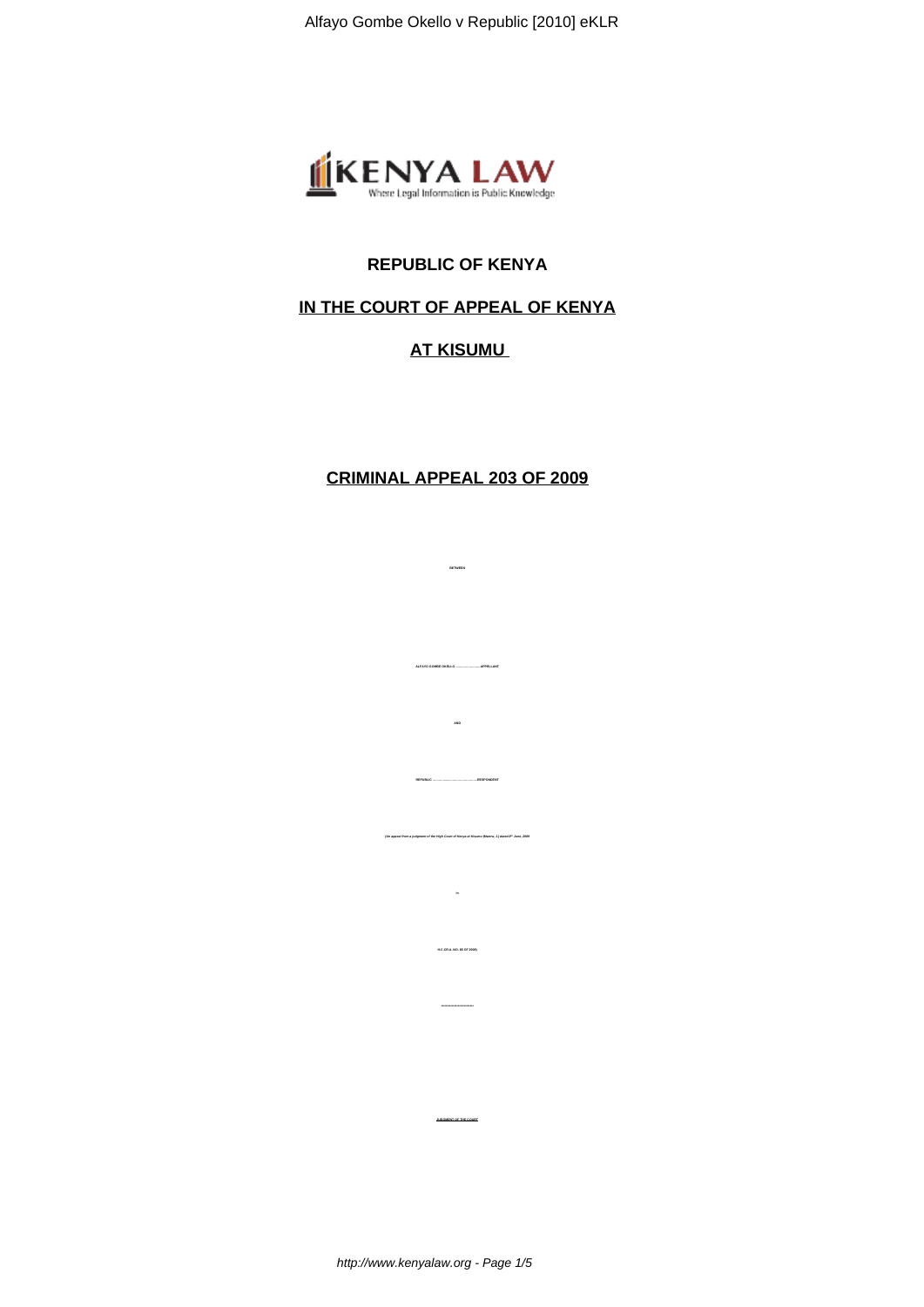| Alfayo Gombe Okello v Republic [2010] eKLR                                                                                                                                                                                                                               |
|--------------------------------------------------------------------------------------------------------------------------------------------------------------------------------------------------------------------------------------------------------------------------|
|                                                                                                                                                                                                                                                                          |
|                                                                                                                                                                                                                                                                          |
|                                                                                                                                                                                                                                                                          |
| alleged in the charge sheet that on 19 <sup>th</sup> day of August, 2007 at Tura sub-location in Nyando dashci of Nyanza Province, the appellant had cannal knowledge of S A, a girl under the age of all<br>I no reference to "a girl unde<br>as Act, No. 3 of 2006 (th |
|                                                                                                                                                                                                                                                                          |
|                                                                                                                                                                                                                                                                          |
| nos at all or on a perversion of it, or if no tribunal properly directing itself on the evidence would make such findings. In such a case the decision would be said to be bad in law. See for example in Elizangu                                                       |
|                                                                                                                                                                                                                                                                          |
|                                                                                                                                                                                                                                                                          |
| has all along appeared in person to urge his case. He drew up the memorandum of appeal which puts forward the following three ge                                                                                                                                         |
|                                                                                                                                                                                                                                                                          |
|                                                                                                                                                                                                                                                                          |
|                                                                                                                                                                                                                                                                          |
|                                                                                                                                                                                                                                                                          |
|                                                                                                                                                                                                                                                                          |
|                                                                                                                                                                                                                                                                          |
|                                                                                                                                                                                                                                                                          |
|                                                                                                                                                                                                                                                                          |
|                                                                                                                                                                                                                                                                          |
|                                                                                                                                                                                                                                                                          |
|                                                                                                                                                                                                                                                                          |
|                                                                                                                                                                                                                                                                          |
|                                                                                                                                                                                                                                                                          |
|                                                                                                                                                                                                                                                                          |
| t to those grounds and the submissions thereon later                                                                                                                                                                                                                     |
|                                                                                                                                                                                                                                                                          |
|                                                                                                                                                                                                                                                                          |
|                                                                                                                                                                                                                                                                          |
|                                                                                                                                                                                                                                                                          |
|                                                                                                                                                                                                                                                                          |
|                                                                                                                                                                                                                                                                          |
| in-law of the appellant and neighbour of MA. That afternoon at about 3.30 p.m., she was outside her house bathing her 3 - year-old baby when she saw the appellant a                                                                                                     |
|                                                                                                                                                                                                                                                                          |
|                                                                                                                                                                                                                                                                          |
|                                                                                                                                                                                                                                                                          |
| "T then saw accused seizing the girl and put her down on the ground and the accused lay on the girl. He lay on top of her. I decided to rush and call the grandmother of the child."                                                                                     |
|                                                                                                                                                                                                                                                                          |
|                                                                                                                                                                                                                                                                          |
|                                                                                                                                                                                                                                                                          |
|                                                                                                                                                                                                                                                                          |
| colver of the child was WO (PNZ). W immediately called another man who was waking by her house and they both headed towards the deserted house. We shall let W speak for heral on arrival at the acener-                                                                 |
|                                                                                                                                                                                                                                                                          |
| Tuodika tuodika tuodika hali hali ya maan ka maanii ya maanii ya maanii ya maanii ya maanii ya maanii ya maanii ya maanii ya maanii ya maanii ya maanii ya maanii ya maanii ya maanii ya maanii ya maanii ya maanii ya maanii                                            |
|                                                                                                                                                                                                                                                                          |
|                                                                                                                                                                                                                                                                          |
|                                                                                                                                                                                                                                                                          |
|                                                                                                                                                                                                                                                                          |
| It is W who took the child home and Islan; at around 6.40 p.m. to Aven Photo States who is local PE. Leewer Kimidde (PW), Her about on hour, as P: Kimidrie was recording W respondent around and the properties who meet that                                           |
|                                                                                                                                                                                                                                                                          |
| http://www.amarchive.com/websites/websites/websites/websites/websites/websites/websites/websites/websites/websites/websites/websites/websites/websites/websites/websites/websites/websites/websites/websites/websites/websites                                           |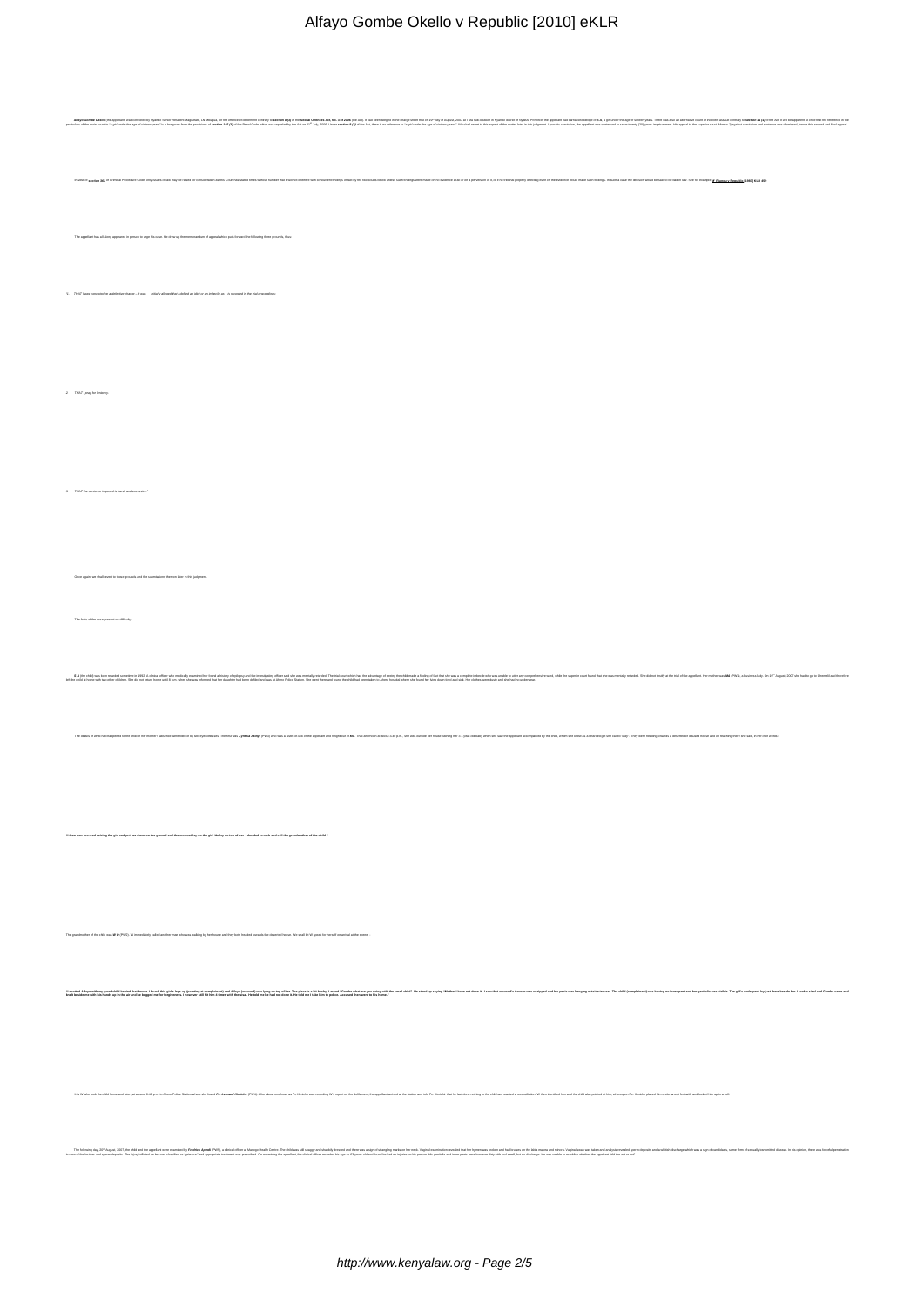| Alfayo Gombe Okello v Republic [2010] eKLR                                                                                                                                                                                                                                                                                                                       |
|------------------------------------------------------------------------------------------------------------------------------------------------------------------------------------------------------------------------------------------------------------------------------------------------------------------------------------------------------------------|
|                                                                                                                                                                                                                                                                                                                                                                  |
|                                                                                                                                                                                                                                                                                                                                                                  |
|                                                                                                                                                                                                                                                                                                                                                                  |
| ining that he would not have gone to the police on his own if he had done it. He asserted that he was not medically ex                                                                                                                                                                                                                                           |
|                                                                                                                                                                                                                                                                                                                                                                  |
| borative of each other. The lea                                                                                                                                                                                                                                                                                                                                  |
| t had no difficulty in believing the evidence of the neighbour Cynthia Akinyi, who first saw the<br>with W at the scene of crime where he also pleaded that he had not done anything to the chi                                                                                                                                                                  |
| upon evaluation of the evidence came to its own conc                                                                                                                                                                                                                                                                                                             |
|                                                                                                                                                                                                                                                                                                                                                                  |
|                                                                                                                                                                                                                                                                                                                                                                  |
| ber was dangling out. The child's private pa<br>sed. The ap<br>us up and claimed that he had not "done it". He asked to be forgiven. When he fol-<br>ed PW2 and the<br>aid that he had not done it. And he asked to be<br>act. The child's under pant was on the side. His zip was down; hi<br>find anything to the effect that he had "done it." PWS did not te |
|                                                                                                                                                                                                                                                                                                                                                                  |
|                                                                                                                                                                                                                                                                                                                                                                  |
|                                                                                                                                                                                                                                                                                                                                                                  |
|                                                                                                                                                                                                                                                                                                                                                                  |
|                                                                                                                                                                                                                                                                                                                                                                  |
|                                                                                                                                                                                                                                                                                                                                                                  |
|                                                                                                                                                                                                                                                                                                                                                                  |
|                                                                                                                                                                                                                                                                                                                                                                  |
|                                                                                                                                                                                                                                                                                                                                                                  |
|                                                                                                                                                                                                                                                                                                                                                                  |
|                                                                                                                                                                                                                                                                                                                                                                  |
|                                                                                                                                                                                                                                                                                                                                                                  |
|                                                                                                                                                                                                                                                                                                                                                                  |
|                                                                                                                                                                                                                                                                                                                                                                  |
|                                                                                                                                                                                                                                                                                                                                                                  |
|                                                                                                                                                                                                                                                                                                                                                                  |
|                                                                                                                                                                                                                                                                                                                                                                  |
|                                                                                                                                                                                                                                                                                                                                                                  |
| (3) A person who commits an offence of defilement with a child between the age of twelve and fifteen years is liable upon conviction to imprisonment for a term of not less than twenty years.                                                                                                                                                                   |
|                                                                                                                                                                                                                                                                                                                                                                  |
|                                                                                                                                                                                                                                                                                                                                                                  |
|                                                                                                                                                                                                                                                                                                                                                                  |
| (4) A person who commits an offence of defilement with a child between the age of sixteen and eighteen years is liable upon conviction to imprisonment for a term of not less than fifteen years."                                                                                                                                                               |
|                                                                                                                                                                                                                                                                                                                                                                  |
|                                                                                                                                                                                                                                                                                                                                                                  |
|                                                                                                                                                                                                                                                                                                                                                                  |
|                                                                                                                                                                                                                                                                                                                                                                  |
| b under the second and the second that the second in the second in the second interview of the second and the second and the second and the second and the second and the second and the second and second and second and seco                                                                                                                                   |
|                                                                                                                                                                                                                                                                                                                                                                  |
|                                                                                                                                                                                                                                                                                                                                                                  |
|                                                                                                                                                                                                                                                                                                                                                                  |
|                                                                                                                                                                                                                                                                                                                                                                  |
|                                                                                                                                                                                                                                                                                                                                                                  |
|                                                                                                                                                                                                                                                                                                                                                                  |
|                                                                                                                                                                                                                                                                                                                                                                  |
| darity has occasioned a fallure of justice the court shall have regard to the question whether the objection could and should have been raised at an earlier stage in the proc                                                                                                                                                                                   |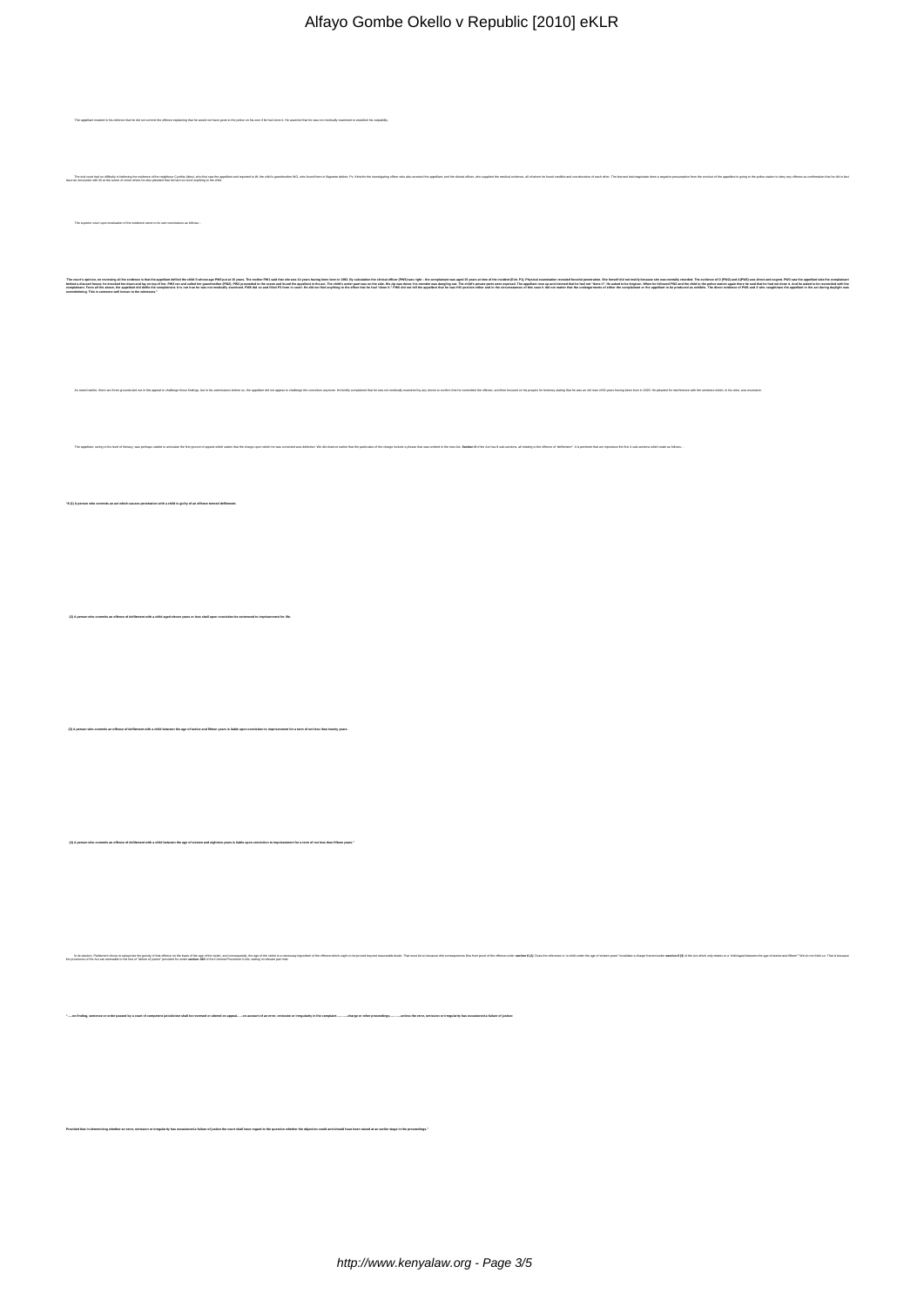| ht, h bas watchs for he had the heling and the heling in the basic that had paid paid in the basic in the basic had the basic had the basic main in the basic had the basic of the state of the basic in the state of the basi           |
|------------------------------------------------------------------------------------------------------------------------------------------------------------------------------------------------------------------------------------------|
|                                                                                                                                                                                                                                          |
| The subject parameterial and state of the substitution in the substitution in the substitution of the substitution of the substitution in the substitution in the substitution in the substitution in the substitution in the            |
|                                                                                                                                                                                                                                          |
|                                                                                                                                                                                                                                          |
| In this case, the age of the child was never medically assessed or proved through any documentation. The nearest the evidence came to proving the age was the statement by her mother Milwhen she testilled on 16 <sup>th</sup> October, |
|                                                                                                                                                                                                                                          |
| "This child in court is mine aged 14 years born in 1992"                                                                                                                                                                                 |
| The other piece of evidence on age was an estimate made in the P3 form dated 20 <sup>th</sup> August, 2007 that she was 15 years old.                                                                                                    |
|                                                                                                                                                                                                                                          |
| he monder it and it is a start that the monder in the start of the start of the start of the start of the start of the start of the start of the start of the start of the start of the start of the start of the start of the           |
|                                                                                                                                                                                                                                          |
| If follows upon such finding that the sentence imposed upon beappelsed had questionable legally and thus entitles this Court to interfers. The purishment the delling a child between the age of sixteen and eighteen is a min           |
|                                                                                                                                                                                                                                          |
| in the result, we allow this appeal, which was strongly operating the state forces factor Claim Counce (Sate Counse). Ms. Mary Counts, that county this assemble as a strong appeal considers in a strong and a secure in a st           |
|                                                                                                                                                                                                                                          |
| It is no ordered.                                                                                                                                                                                                                        |
|                                                                                                                                                                                                                                          |
| Dated and delivered at Kisumu this 30 <sup>th</sup> day of April, 2010.                                                                                                                                                                  |
|                                                                                                                                                                                                                                          |
|                                                                                                                                                                                                                                          |
| J.E. GIOVERU                                                                                                                                                                                                                             |
|                                                                                                                                                                                                                                          |
|                                                                                                                                                                                                                                          |
|                                                                                                                                                                                                                                          |
| outrustics                                                                                                                                                                                                                               |
|                                                                                                                                                                                                                                          |
|                                                                                                                                                                                                                                          |
|                                                                                                                                                                                                                                          |
|                                                                                                                                                                                                                                          |
|                                                                                                                                                                                                                                          |
| $$.0.0.05$ RE                                                                                                                                                                                                                            |
|                                                                                                                                                                                                                                          |
|                                                                                                                                                                                                                                          |
|                                                                                                                                                                                                                                          |
| <b>JUDGE OF APPEAL</b>                                                                                                                                                                                                                   |
|                                                                                                                                                                                                                                          |
|                                                                                                                                                                                                                                          |
|                                                                                                                                                                                                                                          |

Alfayo Gombe Okello v Republic [2010] eKLR